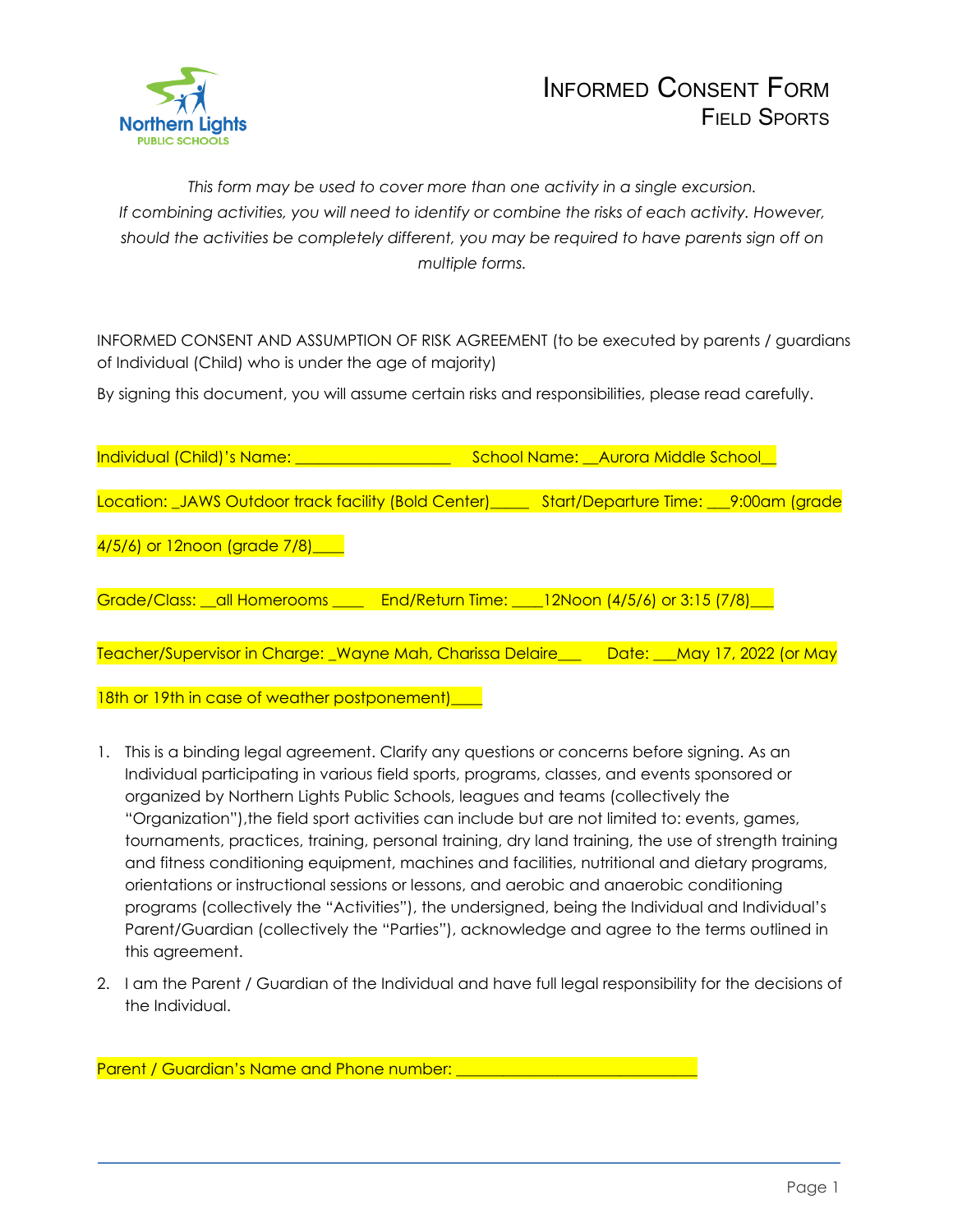## **Description of Risks**

- 3. The Individual is participating voluntarily in the Activities. In consideration of that participation, the Parties hereby acknowledge that they are aware of the risks, dangers and hazards that they may be exposed to, which include, but are not limited to:
	- A. Contracting COVID-19 or any other contagious disease;
	- B. Executing strenuous and demanding physical techniques;
	- C. Vigorous physical exertion, strenuous cardiovascular workouts and rapid movements;
	- D. Exerting and stretching various muscle groups;
	- E. The failure to properly use any piece of equipment or from the mechanical failure of any piece of equipment;
	- F. Spinal cord injuries which may render the Individual permanently paralyzed;
	- G. Serious injury to virtually all bones, joints, ligaments, muscles, tendons and other aspects of the Individual's body or to the Individual's general health and well-being;
	- H. Abrasions, sprains, strains, fractures, or dislocations;
	- I. Privacy breaches, hacking, technology malfunction or damage of the information collected;
	- J. Concussion or other head injuries, including but not limited to closed head injury or blunt head trauma;
	- K. Physical contact with other Individuals, spectators, equipment, and hazards;
	- L. Not wearing appropriate safety or protective equipment,
	- M. Failure to act safely or within the Individual's ability or within designated areas;
	- N. Grass, turf, and other surfaces including bacterial infections and rashes;
	- O. Collisions with fences, poles, stands, and sporting equipment;
	- P. Negligence of other persons, including other spectators, Individuals, or employees;
	- Q. Extreme weather conditions;
	- R. Travel to and from competitive events and associated non-competitive events which are an integral part of the Activities
- 4. The Parties understand and acknowledge that:
	- A. The Activities have foreseeable and unforeseeable inherent risks, hazards and dangers that no amount of care, caution or expertise can eliminate, including without limitation, the potential for serious bodily injury, and in rare occurrences, permanent disability, paralysis and loss of life;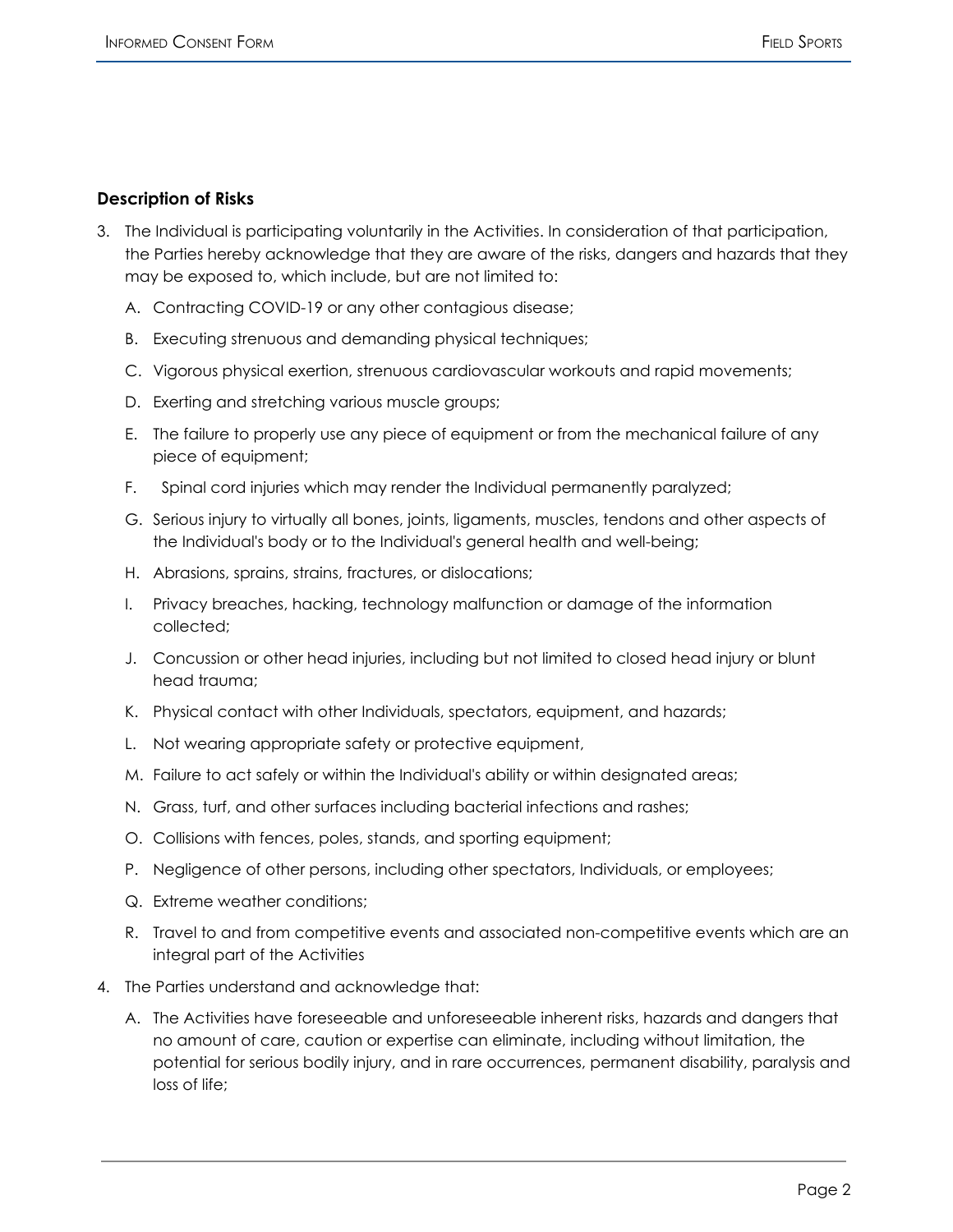- B. The Organization may offer or promote online programming (such as webinars, remote conferences, workshops, and online training) which have different foreseeable and unforeseeable risks than in-person programming;
- C. The Organization has a difficult task to ensure safety and it is not infallible. The Organization may be unaware of the Individual's fitness or abilities, may give incomplete warnings or instructions, may misjudge weather or environmental conditions, and the equipment being used might malfunction; and
- D. The novel coronavirus, COVID-19, has been declared a worldwide pandemic by the World Health Organization and COVID-19 is extremely contagious. The Organization has put in place preventative measures to reduce the spread of COVID-19; however, the Organization cannot guarantee that the Individual will not become infected with COVID-19. Further, attending the Activities could increase your risk of contracting COVID-19.
- 5. In consideration of the Organization allowing the Individual to participate in the Activities, the Parties agree:
	- A. That the Individual's mental and physical condition is appropriate to participate in the Activities;
	- B. That when the Individual practices or trains, the Parties are responsible for the Individual's surroundings and the location and equipment that is selected for the Individual;
	- C. To comply with the rules and regulations for participation in the Activities including the Safety Guidelines for Physical Activity in Alberta Schools as enforced by the RESPONSIBLE PERSON in their club / team / cohort;
	- D. To a rescheduling of the Activities, should unforeseen circumstances affect the viability of these Activities;
	- E. To comply with the rules of the facility or equipment;
	- F. That if the Individual observes an unusual significant hazard or risk, the Individual will remove themselves from participation and bring such to the attention of an Organization representative immediately;
	- G. The risks associated with the Activities are increased when the Individual's abilities are compromised, for any reason, including, but not limited to fatigue, muscle strain, compromised vision, minor injury and the Individual agrees not to participate if impaired in any way;
	- H. That it is the Individual's sole responsibility to assess whether any Activities are too difficult for the Individual. By the Individual commencing an Activity, they acknowledge and accept the suitability and conditions of the Activity;
	- I. That COVID-19 and all other communicable diseases are contagious in nature and the Individual may be exposed to or infected by COVID-19 or any other communicable disease, including communicable disease exposures arising out of supervision, instructions, recommendations, warnings or advice given or which should have been given, and such exposure may result in personal injury, illness, permanent disability or death, and voluntarily agree to assume all of the foregoing risks;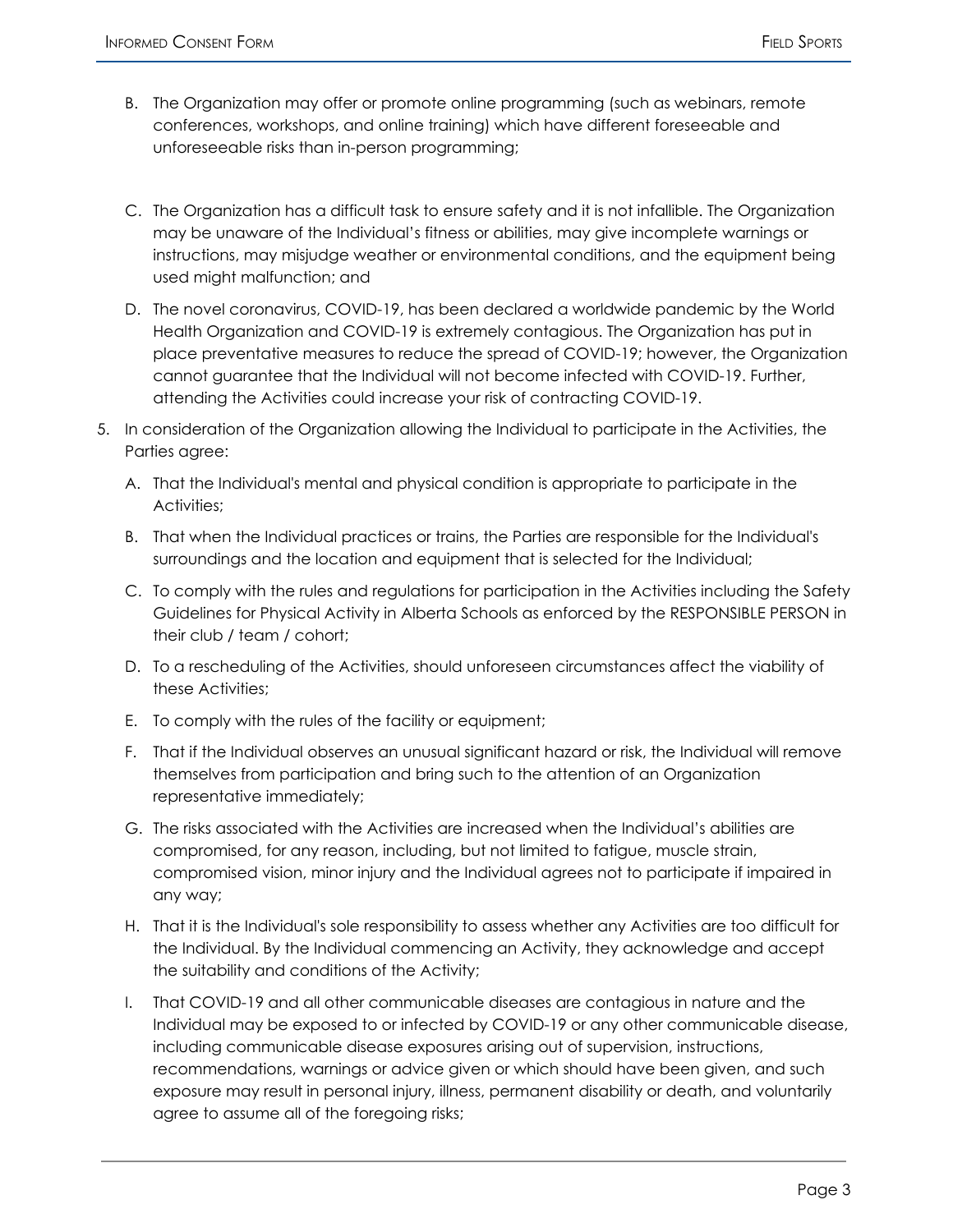- J. That the Parties acknowledge that they have considered and disclosed to the School Board all physical or mental health conditions, allergies, intolerances, and any other risks associated with these conditions, that could potentially affect the Individual's ability to safely participate in the Activities. Permission for the Individual to participate in the Activities is therefore based upon belief that the Individual does not have any intolerances, allergies, or health conditions that have not been disclosed, and could affect the Individual's ability to safely participate in the Activities.
- 6. In consideration of the Organization allowing the Individual to participate, the Parties agree:
	- A. That the Parties are not relying on any oral or written statements made by the Organization or their agents, whether in a brochure or advertisement or in individual conversations, to agree to be involved in the Activities; and
	- B. That the Organization is not responsible or liable for any damage to the Individual's vehicle, property, or equipment that may occur as a result of the Activities

## **General**

7. The Parties expressly agree that this Agreement is intended to be as broad and inclusive as is permitted by law and that if any of its provisions are held to be invalid, the balance shall, notwithstanding, continue in full legal force and effect.

## **Acknowledgement**

8. The Parties acknowledge that they have read this Agreement and understand it, that they have executed this Agreement voluntarily, and that this Agreement is to be binding upon themselves, their heirs, their spouses, parents, guardians, next of kin, executors, administrators and legal or personal representatives.

| Name of Individual<br>(print)        | Signature of Individual<br>(For students 18 years of age or older)  | Date        |
|--------------------------------------|---------------------------------------------------------------------|-------------|
|                                      |                                                                     |             |
| Name of Parent / Guardian<br>(print) | Signature of Parent / Guardian<br>(For students under 18 years old) | <b>Date</b> |

The information collected on this form is being collected pursuant to the Education Act (Student Record Regulation), the Freedom of Information and Protection of Privacy (FOIP) Act, and Section 23 of the Canadian Charter of Rights and Freedoms. Information acquired